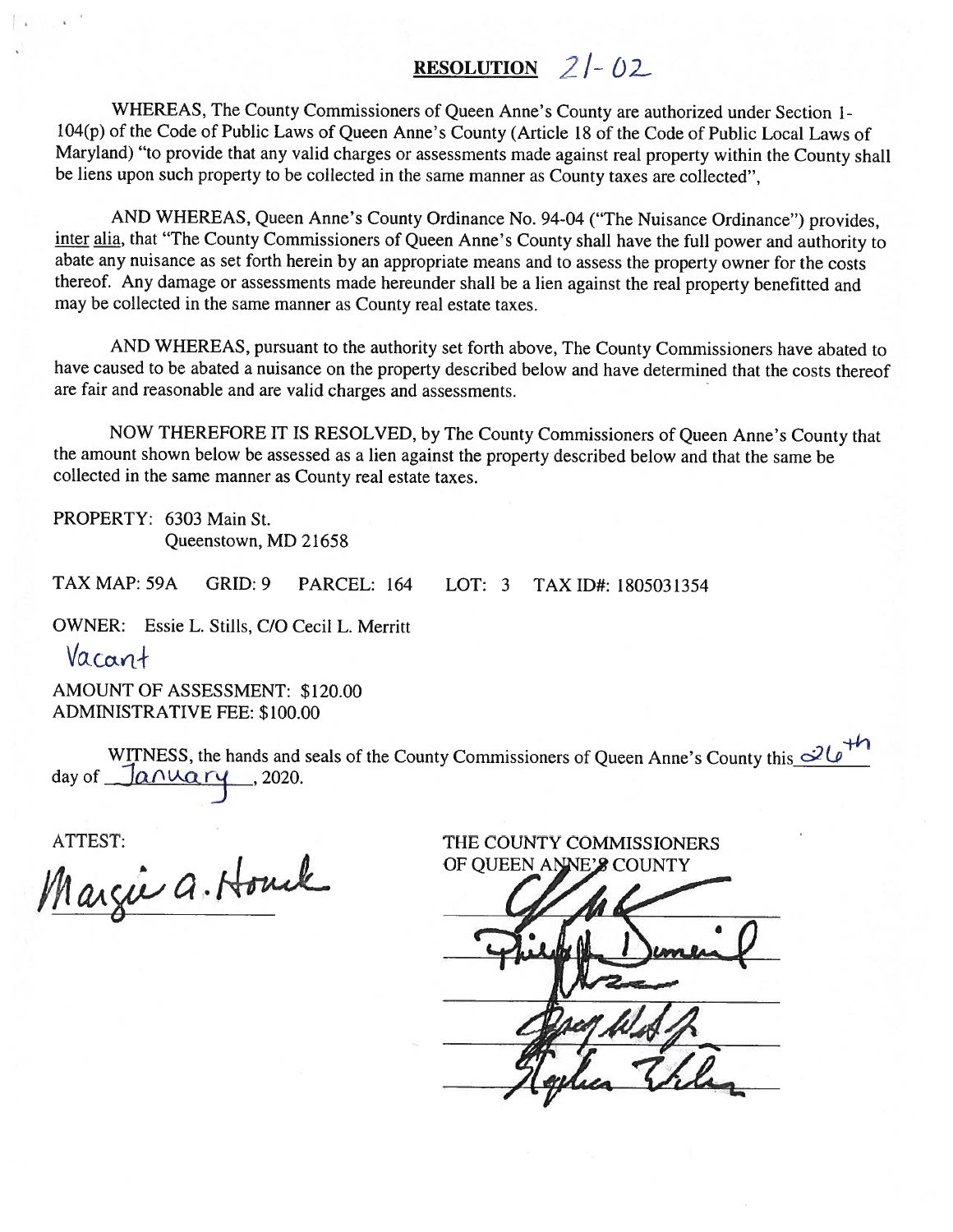

Jack N. Wilson, Jr.. District 1 Stephen Wilson, District 2 Philip L. Dumenil, District 3 Christopher M. Corchiarino, District 4

To: County Commissioners

### DEPARTMENT OF PLANNING & ZONING

Queen 110 Vincit St., Suite 104<br>
Anne's

 $Countity$  Telephone Planning: (410) 758-1255<br>Fax Planning: (410) 758-2905 County Commissioners:  $\overline{Count}$  Telephone Permits: (410) 758-4088 James J. Moran, At Large **Fax Permits: (410) 758-3972** 

#### ACTION ITEM

From: Vivian J. Swinson Zoning Administrator

Date: September 18, 2020

RE: Map 59A, Grid 9, Parcel <sup>164</sup> (6303 Main St. Queenstown, MD 21658)

On August 18, 2020, an independent contractor hired by the Zoning Office cut the grass at the above referenced address after the property owner ignored repeated attempts by the Zoning Inspector to get the site to comply with Queen Anne's County Code Chapter 19 Article II § 19-2.L.(2) which states: A person may not allow any vegetation to grow higher than <sup>12</sup> inches on any lot or parcel that is : (a) Less than three acres in size; and (b) located in an approved or recorded residential subdivision or any part of which is within 200 feet of a neighboring residence.

Attached is the Resolution to <sup>p</sup>lace <sup>a</sup> lien on the subject property so the County can be reimbursed for the cost of the grass cutting.

#### Recommended Action:

<sup>I</sup> move that we approve the Resolution to <sup>p</sup>lace <sup>a</sup> lien on the property located at <sup>6303</sup> Main St. Queenstown, MD 21658 in the amount of \$220.00.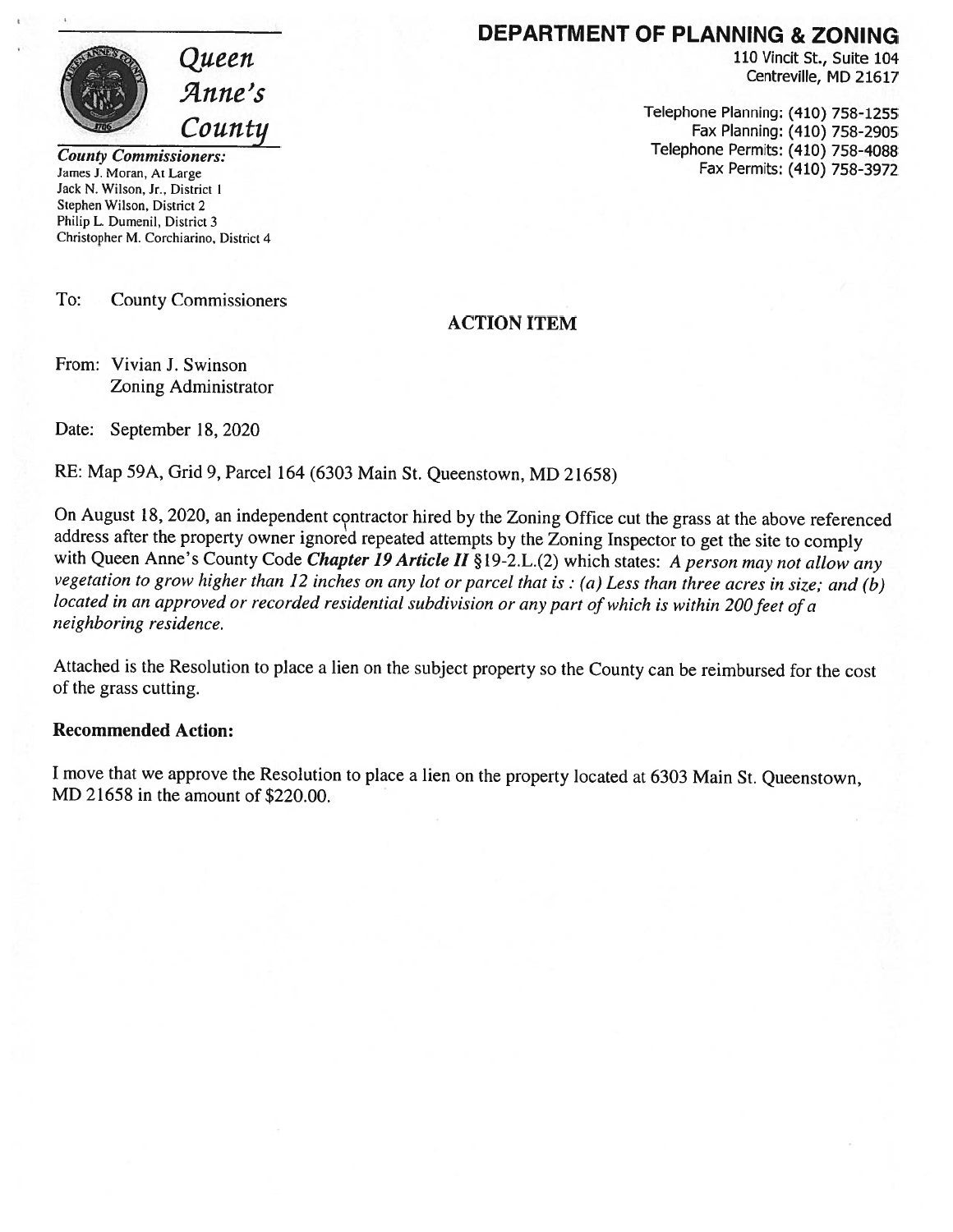

DEPARTMENT OF PLANNING & ZONING

110 Vincit St., Suite 104 Centreville, MD 21617

Telephone Planning: (410) 758-1255 Fax Planning: (410) 758-2905 Telephone Permits: (410) 758-4088 Fax Permits: (410) 758-3972

County Commissioners: James J. Moran, At Large Jack N. Wilson. Jr., District I Stephen Wilson. District 2 Philip L. Dumenil, District 3 Christopher M. Corchiarino. District 4

August 28, 2020

Essie L. Stills CIO Cecil L. Merritt P.O. Box 472 Grasonville, MD 21638

#### RE: Tax Map 59A, Parcel 164 (6303 Main St. Queenstown, MD 21658) Grass

To Whom It May Concern:

Queen Anne's County hired an independent contractor to mow the grass on the property referenced above. Attached is <sup>a</sup> copy of the bill.

Therefore, you have twenty (20) days from the date of this letter to pay the \$120.00 bill, <sup>p</sup>lus an administrative fee of \$100.00 for <sup>a</sup> total of \$220.00. Failure to pay the full amount will result in <sup>a</sup> lien being <sup>p</sup>laced against your property. Please make the *check payable to the Queen Anne's County Commissioners* and mail it to the Dept. of Planning and Zoning 110 Vincit St., Suite 104, Centreville, MD 21617.

<sup>I</sup> can be reached at 410-758-4088 Monday through Friday from 8:00am to 10:00am if you need to contact me. Thank you for your time in this matter.

Sincerely,

Je Vipin

 $\int_{\text{Co-1}}^{\infty} \frac{1}{\sqrt{1-\frac{1}{\sqrt{1-\frac{1}{\sqrt{1-\frac{1}{\sqrt{1-\frac{1}{\sqrt{1-\frac{1}{\sqrt{1-\frac{1}{\sqrt{1-\frac{1}{\sqrt{1-\frac{1}{\sqrt{1-\frac{1}{\sqrt{1-\frac{1}{\sqrt{1-\frac{1}{\sqrt{1-\frac{1}{\sqrt{1-\frac{1}{\sqrt{1-\frac{1}{\sqrt{1-\frac{1}{\sqrt{1-\frac{1}{\sqrt{1-\frac{1}{\sqrt{1-\frac{1}{\sqrt{1-\frac{1}{\sqrt{1-\frac{1}{\sqrt{1-\frac{1}{\sqrt{1-\frac{1}{\sqrt$ 

Attachments: Invoice: Callahan's Lawn Care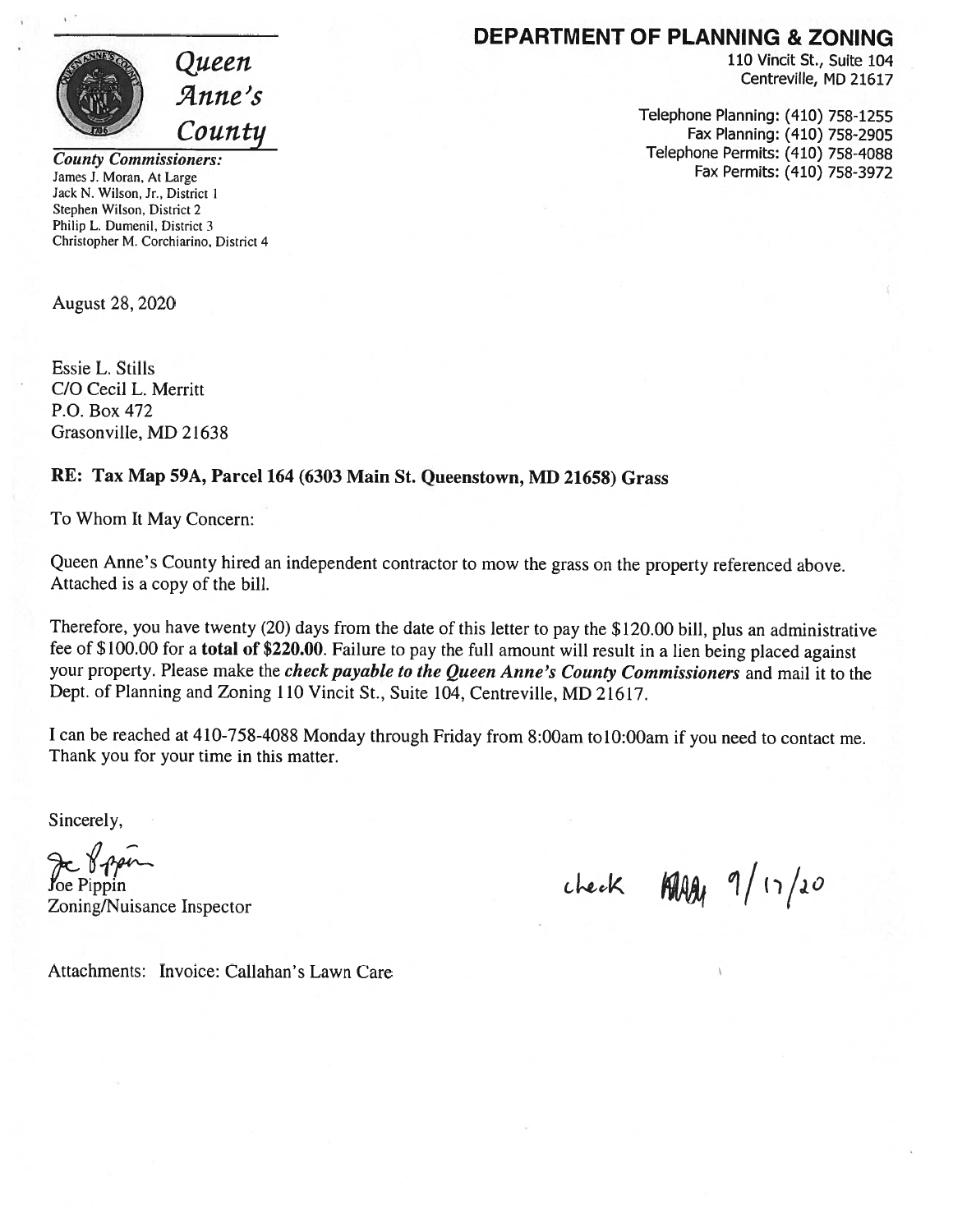Callahan's Lawn Care P.O. Box 241 Queenstown, MD 21658

# Invoice

| <b>DATE</b> | <b>INVOICE#</b> |  |
|-------------|-----------------|--|
| 8/24/2020   | 7595            |  |
|             |                 |  |

amount enclosed

| <b>BILL TO</b>                                   |  |
|--------------------------------------------------|--|
| <b>Queen Annes County</b><br>Att. Vivian Swinson |  |
| 110 Vincit street                                |  |
| Suite 104                                        |  |
| Centreville, MD 21617                            |  |

|                              |                                        |                 | <b>TERMS</b>  |
|------------------------------|----------------------------------------|-----------------|---------------|
| <b>ITEM</b>                  | <b>DESCRIPTION</b>                     | <b>SERVICED</b> | <b>AMOUNT</b> |
| cut                          | 6303 main street<br>cut overgrown lawn | 8/18/2020       | 120.00        |
|                              |                                        |                 |               |
|                              |                                        |                 |               |
|                              |                                        |                 |               |
|                              |                                        |                 |               |
|                              |                                        |                 |               |
|                              |                                        |                 |               |
| Thank you for your business. |                                        | <b>Total</b>    | \$120.00      |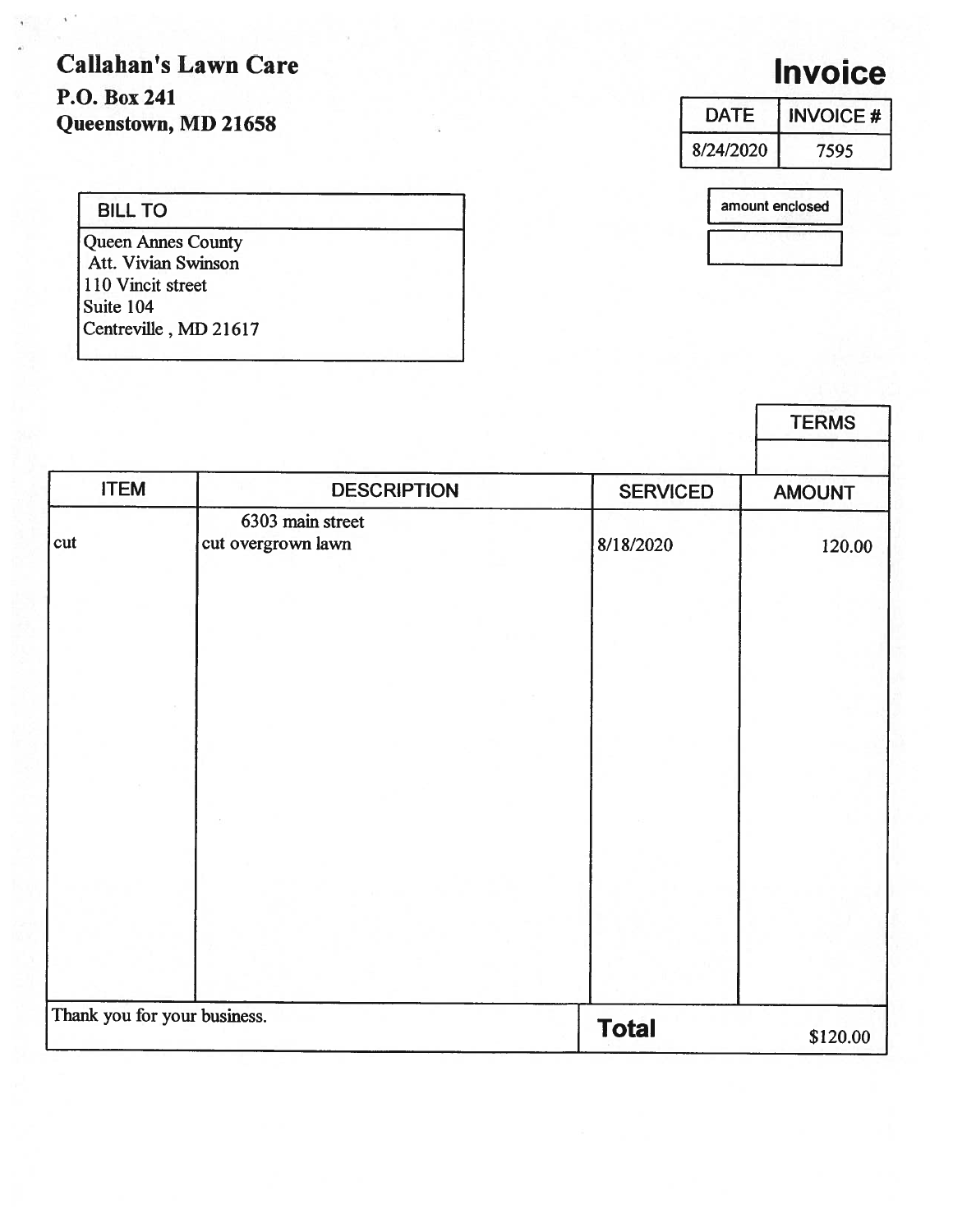

County Commissioners: James J. Moran. At Large Jack N. Wilson. Jr.. District 1 Stephen Wilson. District 2 Philip L. Dumenil. District 3 Christopher M. Corchiarino, District 4

August 10, 2020

Essie L. Stills C/O Cecil L. Merritt P.O. Box 472 Grasonville, MD 21638

#### RE: Tax Map 059A, Parcel <sup>0164</sup> (6303 Main St. Queenstown, MD 21658) Grass

To Whom It May Concern:

During an investigation of <sup>a</sup> nuisance complaint on your property, <sup>I</sup> have determined that you are in violation of Queen Anne's County Code Chapter 19 Article II §19-2 L. (2) which states: A person may not allow any vegetation to grow higher than <sup>12</sup> inches on any lot or parcel that is: (a) Less than three acres in size; and (b) located in an approved or recorded residential subdivision or any part of which is within 200 feet of a neighboring residence.

You have 7 days from the date of this letter to address the violation. You must mow the entire yard. If the grass is not cut, you may be issued <sup>a</sup> citation or Queen Anne's County may hire an independent contractor to cut the grass. Failure to pay the cost of the grass cutting within <sup>15</sup> days will result in <sup>a</sup> lien being <sup>p</sup>laced against your property.

<sup>I</sup> can be reached at 410-758-4088 Monday thru Friday from 8am to lOam if you need to contact me.

Sincerely,

goe Pigan

Joe Pippin

## DEPARTMENT OF PLANNING & ZONING

110 Vincit St., Suite 104 Centreville, MD 21617

Telephone Planning: (410) 758-1255 Fax Planning: (410) 758-2905 Telephone Permits: (410) 758-4088 Fax Permits: (410) 758-3972

zoning and Nuisance Inspector<br>Zoning and Nuisance Inspector  $-$  waiting on  $\prime\prime$